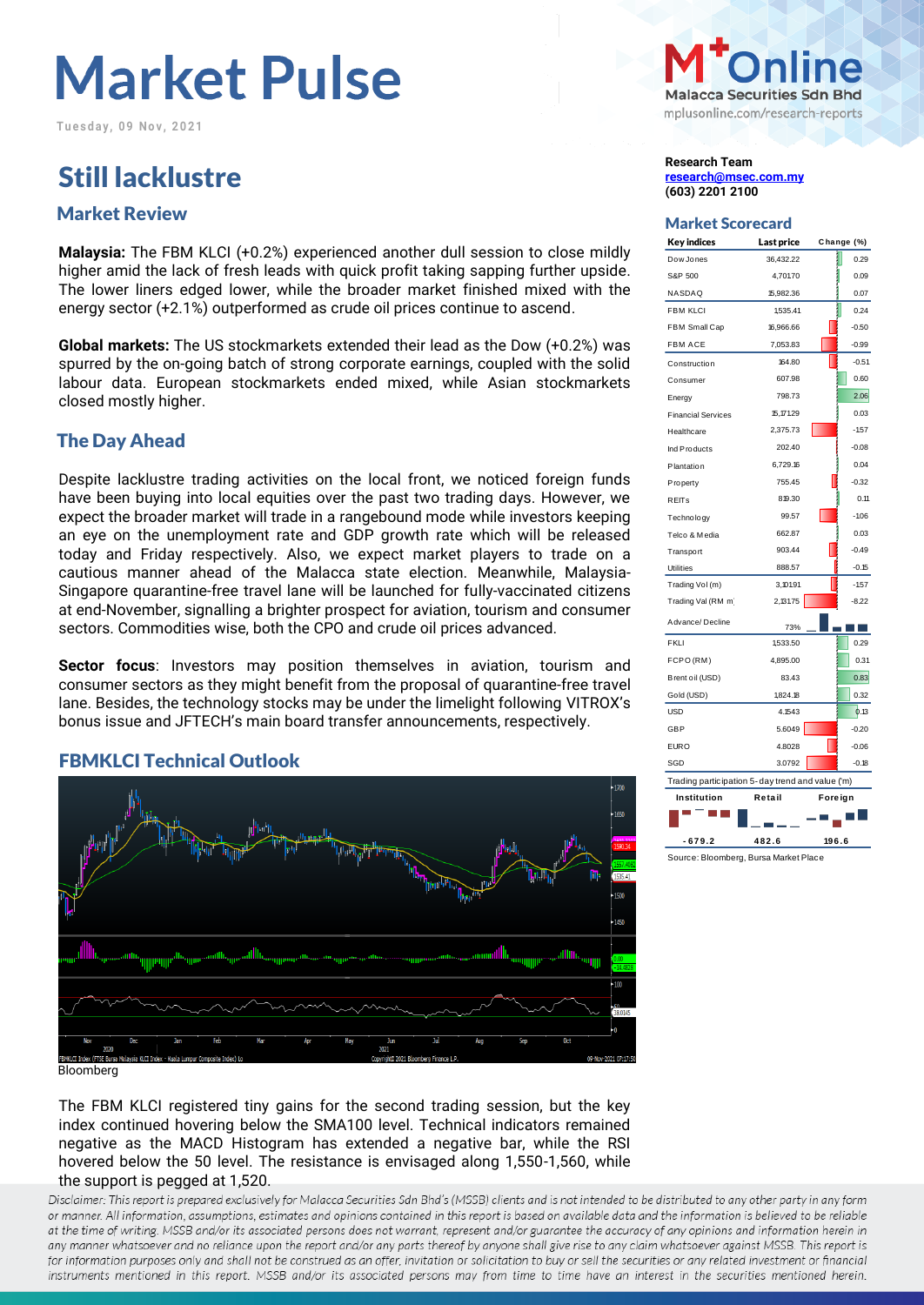Tuesday, 09 Nov, 2021 2



### Company Brief

**Serba Dinamik Holding Bhd** has filed an originating summons at the High Court against Bursa Malaysia Securities Bhd to appoint Ernst & Young Consulting Sdn Bhd as a special auditor to conduct a special independent review in excess of power, null and void and of no effect. The originating summons was to declare the orders given by Bursa dated 28th June 2021 and 2nd July 2021, under paragraphs 2.23 and 2.24 of the Main Market Listing Requirements (MMLR). (The Star)

**Ta Win Holdings Bhd**'s wholly-owned subsidiary, Ta Win Innotech Sdn Bhd, has entered into a conditional sale and purchase agreement with BRB Properties Sdn Bhd to acquire a leasehold industrial land in West Port, Port Klang, together with factory buildings on the land for a total cash consideration of RM35.0m. The land area totalling approximately 1.6-ha and a total built-up area of 1.4-ha would enable the company to triple its total production capacity over the medium to long term. (The Star)

**BSL Corp Bhd** was hit with an UMA query as its share price hit limit up. It is not aware of any corporate development that has not been previously announce, any rumour or report concerning the group's business and affairs, as well as any possible explanation that may account for the group's trading activity. (The Edge)

**United Plantations Bhd**'s 3QFY21 net profit climbed 61.7% YoY to RM154.2m, on higher contribution from the plantation segment. Revenue for the quarter grew 57.3% YoY to RM525.5m. A single-tier interim dividend of 30.0sen per share, payable on 3rd December 2021 was declared. (The Edge)

**ViTrox Corp Bhd** has proposed to undertake a bonus issue of up to 472.4m new shares on the basis of one bonus share for every one existing share on an entitlement date to be determined later. (The Edge)

**KLCCP Stapled Group**'s 3QFY21 net profit declined 13.6% YoY to RM135.4m, amid prolonged restrictions and the imposition of the movement control order due to the exponential increase in Covid-19 cases. Revenue for the quarter fell 16.7% YoY to RM260.3m. A dividend of 7.0 sen per stapled security, payable on 16th December 2021 was declared. (The Edge)

**Malaysia Airports Holdings Bhd** (MAHB) has made a lodgement with the Securities Commission Malaysia (SC) for the establishment of a sukuk wakalah programme of up to RM5.00bn. The programme has been assigned an initial rating of AAA and AA2 for the senior sukuk wakalah and the perpetual sukuk wakalah respectively, with a stable outlook by RAM Rating Services Bhd. (The Edge)

**MY EG Services Bhd** (MYEG) has received approval from the Road Transport Department (JPJ) to commence the proof of concept (POC) to set up an automated training and driving test system. The POC has no contract value and will run from December 2021 to February 2022. (The Edge)

**Parkson Holdings Bhd** has proposed to cancel RM2.00bn of its issued share capital in a move to reduce the group's accumulated losses. The group is in the red as accumulated losses amounted to RM932.5m as at 30th June 2021. The group expects to return to the black with retained earnings of RM1.05 bn after the capital reduction exercise, which will reduce its issued share capital to RM2.15bn, from RM4.15bn. (The Edge)

Disclaimer: This report is prepared exclusively for Malacca Securities Sdn Bhd's (MSSB) clients and is not intended to be distributed to any other party in any form or manner. All information, assumptions, estimates and opinions contained in this report is based on available data and the information is believed to be reliable at the time of writing. MSSB and/or its associated persons does not warrant, represent and/or guarantee the accuracy of any opinions and information herein in any manner whatsoever and no reliance upon the report and/or any parts thereof by anyone shall give rise to any claim whatsoever against MSSB. This report is for information purposes only and shall not be construed as an offer, invitation or solicitation to buy or sell the securities or any related investment or financial instruments mentioned in this report. MSSB and/or its associated persons may from time to time have an interest in the securities mentioned herein.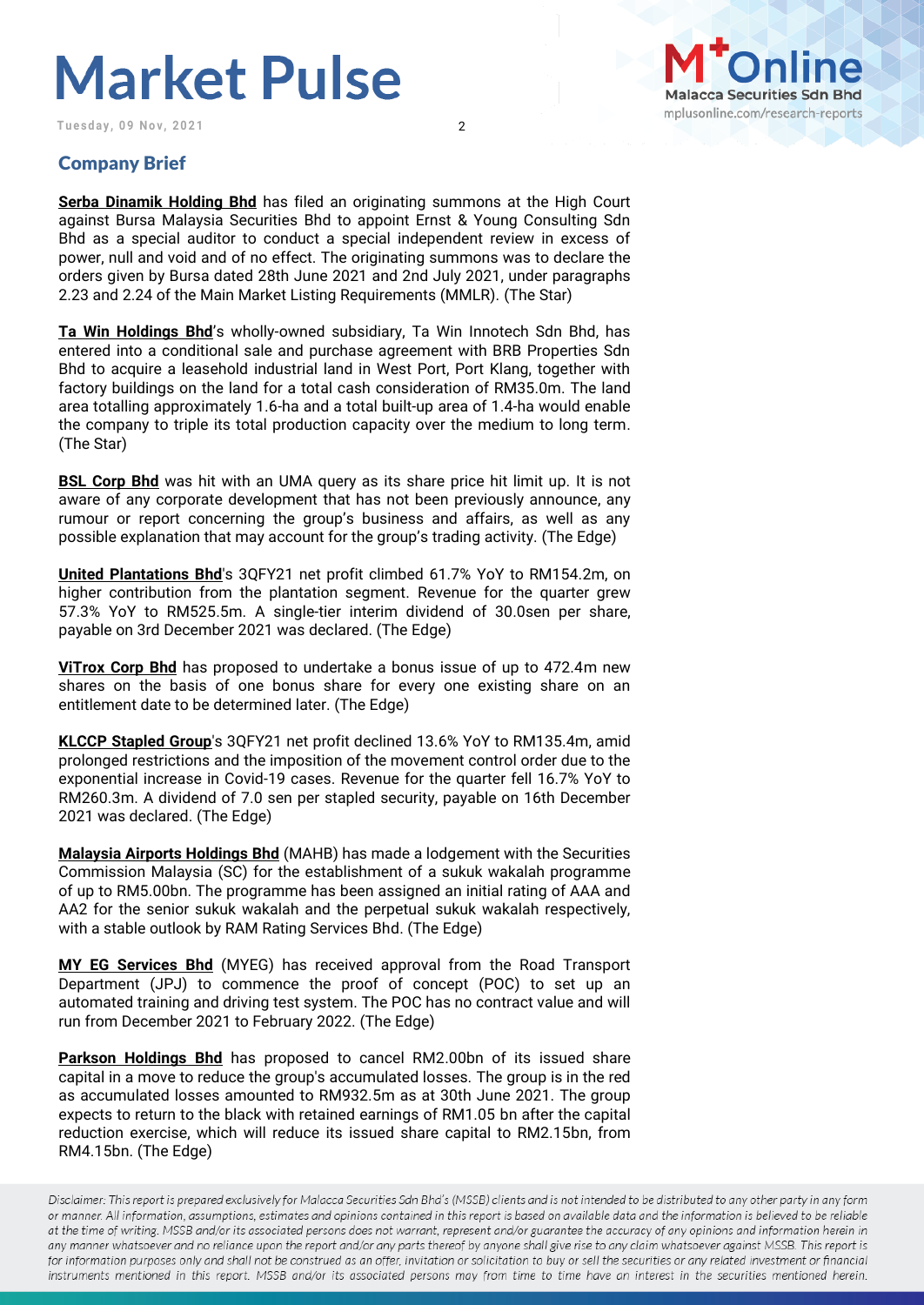**Tuesday, 09 Nov, 2021** 3



**Ireka Corp Bhd** has secured a RM45.8m construction contract in Bukit China, Besut, Terengganu from Wanland Metro Sdn Bhd. This is the third contract that Ireka has been granted by Wanland Metro in 2021, after it bagged a construction contract in Besut, Terengganu worth RM124.4m in mid-July 2021, plus a network infrastructure contract in Langkawi, Kedah worth RM196.0m. (The Edge)

**Pecca Group Bhd** has cancelled its proposed acquisition of 51.0% equity interest for RM100.0m in personal protective equipment (PPE) supplier Rentas Health Sdn Bhd to seek different methods of collaboration by entering into a mutual rescission and release agreement with the latter. (The Edge)

**Malaysian Genomics Resource Centre Bhd** (MGRC) has highlighted the appointment of two new independent and non-executive directors effective 8th November 2021, as well as the acquisition of additional shares by its major shareholder Pixelvest Sdn Bhd, after being slapped with an UMA query by Bursa. (The Edge)

**JF Technology Bhd** is seeking to transfer its listing status from the ACE Market to the Main Market of Bursa Malaysia. The group has proposed to transfer the listing of its entire issued share capital and outstanding warrants, and that it expects the transfer to be completed in 1Q22, pending approvals from shareholders, the Securities Commission Malaysia and Bursa. (The Edge)

**Perak Corporation Bhd** has entered into two debt settlement agreements with its creditors for amounts to the tune of RM88.6m. The company has entered into two debt settlement agreements with CIMB Bank Bhd and Affin Islamic Bank Bhd to settle debts amounting to RM34.7m and RM53.9m respectively, using cash sum and issuance of redeemable cumulative preference shares (RPS). (The Edge)

**Scientex Bhd** has failed to accumulate a 90.0% stake in **Daibochi Bhd** to proceed to privatise the latter, despite having extended the unconditional voluntary takeover offer by two weeks. Scientex has only managed to acquire 235.4m shares representing a 71.9% equity interest in Daibochi and 16.7m warrants representing 61.0% of all issued Daibochi warrants. (The Edge)

#### Technical Focus Tracker

| <b>Technical Focus Tracker</b> |                |                |                                                  |                      |                             |                                  |       |                     |                           |                                        |                            |
|--------------------------------|----------------|----------------|--------------------------------------------------|----------------------|-----------------------------|----------------------------------|-------|---------------------|---------------------------|----------------------------------------|----------------------------|
| No.                            | Companies      | Report<br>Date | <b>Report Date</b><br><b>Share Price</b><br>(RM) | Resistance<br>1 (RM) | <b>Resistance</b><br>2 (RM) | Long Term Support<br>Target (RM) | (RM)  | Cut<br>Loss<br>(RM) | <b>Last Price</b><br>(RM) | Change in<br><b>Share Price</b><br>(%) | <b>Comments</b>            |
|                                | ABLEGLOB       | 8-Oct          | 1.780                                            | 1.840                | 1.930                       | 2.050                            | 1.670 | .660                | 1.700                     | $-4.5%$                                | Closed at cut-off on 5-Oct |
| 12                             | <b>OPTIMAX</b> | $11-0ct$       | 1.350                                            | 1.470                | 1.570                       | 1.660                            | .250  | 1.240               | 1.320                     | $-2.2%$                                | On-going                   |
| lз                             | <b>KERJAYA</b> | $13-0ct$       | 1.290                                            | .380                 | 1.410                       | 1.530                            | 1.210 | 1.200               | 1.250                     | $-3.1%$                                | On-going                   |
| 14                             | <b>TASHIN</b>  | $27-0ct$       | 0.605                                            | 0.655                | 0.680                       | 0.800                            | 0.545 | 0.540               | 0.625                     | 3.3%                                   | On-going                   |
| 5                              | <b>VSTECS</b>  | 1-Nov          | 1.350                                            | .450                 | 1.500                       | 1.600                            | 1.240 | 1.230               | 1.330                     | $-1.5%$                                | On-going                   |
| 6                              | <b>EITA</b>    | 8-Nov          | 0.970                                            | 1.030                | 1.090                       | 1.200                            | 0.925 | 0.920               | 0.990                     | 2.1%                                   | On-going                   |

|     | <b>4021 Stock Picks</b> |                |                                                  |                      |                             |                          |                        |                     |                           |                                        |                 |
|-----|-------------------------|----------------|--------------------------------------------------|----------------------|-----------------------------|--------------------------|------------------------|---------------------|---------------------------|----------------------------------------|-----------------|
| No. | Companies               | Report<br>Date | <b>Report Date</b><br><b>Share Price</b><br>(RM) | Resistance<br>1 (RM) | <b>Resistance</b><br>2 (RM) | Long Term<br>Target (RM) | <b>Support</b><br>(RM) | Cut<br>Loss<br>(RM) | <b>Last Price</b><br>(RM) | Change in<br><b>Share Price</b><br>(%) | <b>Comments</b> |
|     | <b>AIRASIA</b>          | 29-Sep         | 1.030                                            | 1.110                | 1.120                       | $\overline{\phantom{a}}$ | 0.890                  | 0.850               | 1.140                     | 10.7%                                  | On-going        |
| 12  | <b>JAKS</b>             | 29-Sep         | 0.470                                            | 0.565                | 0.600                       | $\overline{\phantom{a}}$ | 0.460                  | 0.440               | 0.445                     | $-5.3%$                                | On-going        |
| Iз  | <b>OKA</b>              | 29-Sep         | 0.780                                            | 0.870                | 0.945                       | $\overline{\phantom{a}}$ | 0.720                  | 0.700               | 0.890                     | 14.1%                                  | On-going        |
| 4   | <b>SCGBHD</b>           | 29-Sep         | 0.450                                            | 0.500                | 0.545                       | $\overline{\phantom{a}}$ | 0.410                  | 0.390               | 0.495                     | 10.0%                                  | On-going        |
| l5  | OMH                     | 29-Sep         | 3.130                                            | 4.200                | 4.690                       | $\overline{\phantom{a}}$ | 2.550                  | 2.500               | 2.940                     | $-6.1%$                                | On-going        |
| l 6 | KGB                     | 29-Sep         | 1.740                                            | 2.000                | 2.200                       | $\overline{\phantom{a}}$ | 1.530                  | 1.500               | 1.680                     | $-3.4%$                                | On-going        |
| 17  | <b>KRONO</b>            | 29-Sep         | 0.650                                            | 0.745                | 0.795                       | $\overline{\phantom{a}}$ | 0.585                  | 0.575               | 0.645                     | $-0.8%$                                | On-going        |
| 8   | <b>OCK</b>              | 29-Sep         | 0.495                                            | 0.575                | 0.620                       | $\overline{\phantom{a}}$ | 0.440                  | 0.420               | 0.480                     | $-3.0%$                                | On-going        |
| l9  | <b>OPTIMAX</b>          | 29-Sep         | 1.380                                            | 1.520                | 1.640                       | $\overline{\phantom{a}}$ | 1.180                  | 1.150               | 1.320                     | $-4.3%$                                | On-going        |

Disclaimer: This report is prepared exclusively for Malacca Securities Sdn Bhd's (MSSB) clients and is not intended to be distributed to any other party in any form or manner. All information, assumptions, estimates and opinions contained in this report is based on available data and the information is believed to be reliable at the time of writing. MSSB and/or its associated persons does not warrant, represent and/or guarantee the accuracy of any opinions and information herein in any manner whatsoever and no reliance upon the report and/or any parts thereof by anyone shall give rise to any claim whatsoever against MSSB. This report is for information purposes only and shall not be construed as an offer, invitation or solicitation to buy or sell the securities or any related investment or financial instruments mentioned in this report. MSSB and/or its associated persons may from time to time have an interest in the securities mentioned herein.